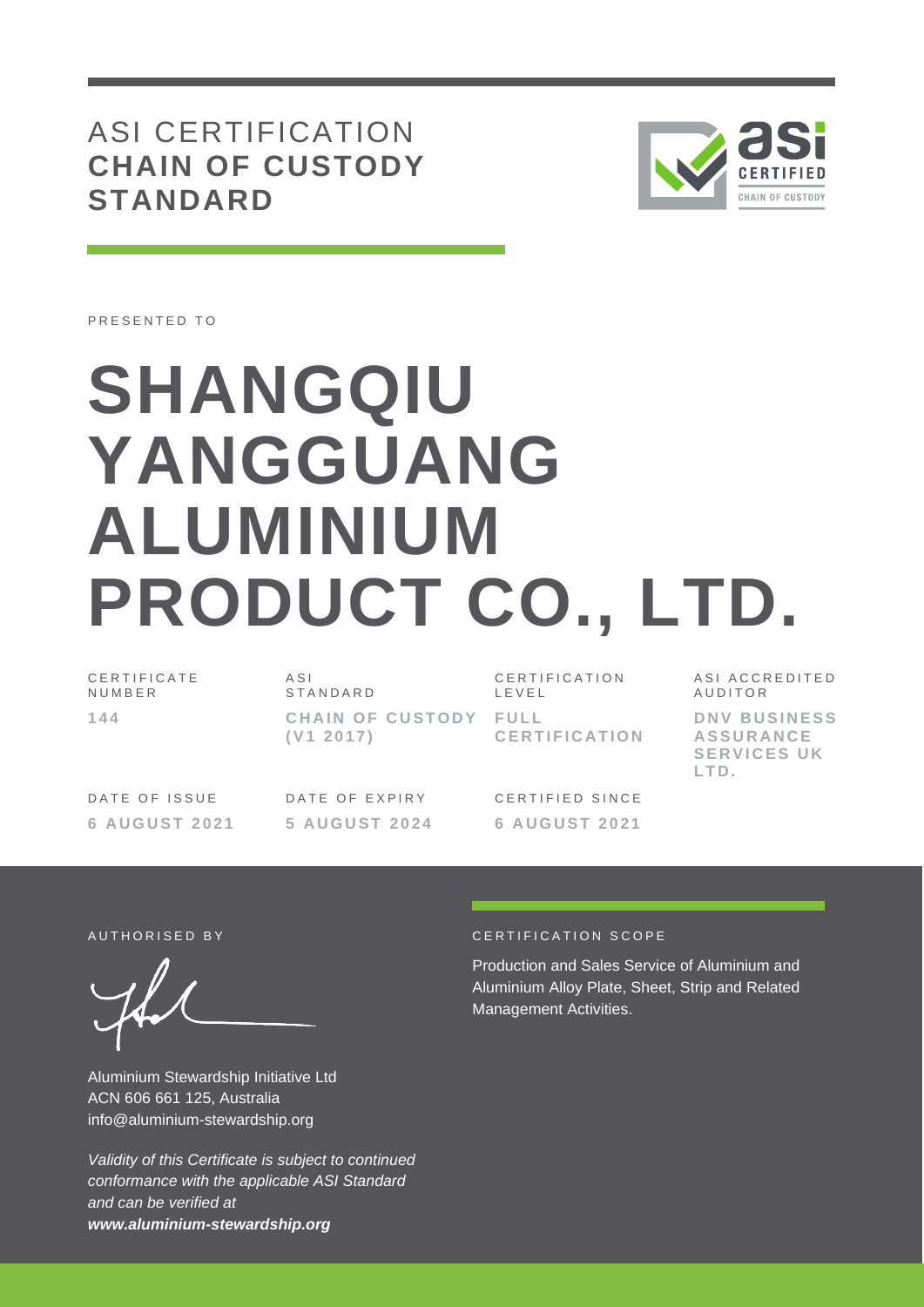## SUMMARY AUDIT REPORT **CHAIN OF CUSTODY STANDARD**

## **OVERVIEW**

O U T C O M E

| MEMBER NAME                | Shangqiu Yangguang Aluminium Product Co., Ltd.                                                                                                                                                                                                                                                                                                        |
|----------------------------|-------------------------------------------------------------------------------------------------------------------------------------------------------------------------------------------------------------------------------------------------------------------------------------------------------------------------------------------------------|
| ENTITY NAME                | Shangqiu Yangguang Aluminium Product Co., Ltd.                                                                                                                                                                                                                                                                                                        |
| CERTIFICATION<br>SCOPE     | Production and Sales Service of Aluminium and Aluminium Alloy Plate,<br>Sheet, Strip and Related Management Activities.                                                                                                                                                                                                                               |
| SUPPLY CHAIN<br>ACTIVITIES | Casthouses<br>Post-Casthouse                                                                                                                                                                                                                                                                                                                          |
| ASI STANDARD               | Chain of Custody Standard V1                                                                                                                                                                                                                                                                                                                          |
| AUDIT TYPE                 | <b>Initial Certification Audit</b>                                                                                                                                                                                                                                                                                                                    |
| AUDIT FIRM                 | DNV Business Assurance Services UK Ltd.                                                                                                                                                                                                                                                                                                               |
| AUDIT DATE                 | 15 - 16 June 2021                                                                                                                                                                                                                                                                                                                                     |
| AUDIT REPORT<br>SUBMISSION | 2 July 2021                                                                                                                                                                                                                                                                                                                                           |
| AUDIT SCOPE                | The audit scope covers Shangqiu Yangguang Aluminium Product Co., Ltd,<br>Henan Province (China). The main products include Aluminium and<br>Aluminium Alloy Plate, Sheet and Strip. Main production processes include<br>casting, cold rolling, annealing and packing.                                                                                |
|                            | Supply chain activities included in the audit scope:<br>Casthouses<br>Post-Casthouse                                                                                                                                                                                                                                                                  |
|                            | All applicable criteria in the ASI Chain of Custody Standard were included in<br>the audit scope.                                                                                                                                                                                                                                                     |
|                            | At the time of the Audit (June 2021), access to the site was not possible, due<br>to COVID-19 related travel restrictions. The Audit has been undertaken as a<br>'desktop' exercise, in accordance with ASI Interim Policy regarding Audits,<br>Audit-Related Travel and Coronavirus (v4), and included a remote review of<br>relevant documentation. |
| AUDIT                      | Certification                                                                                                                                                                                                                                                                                                                                         |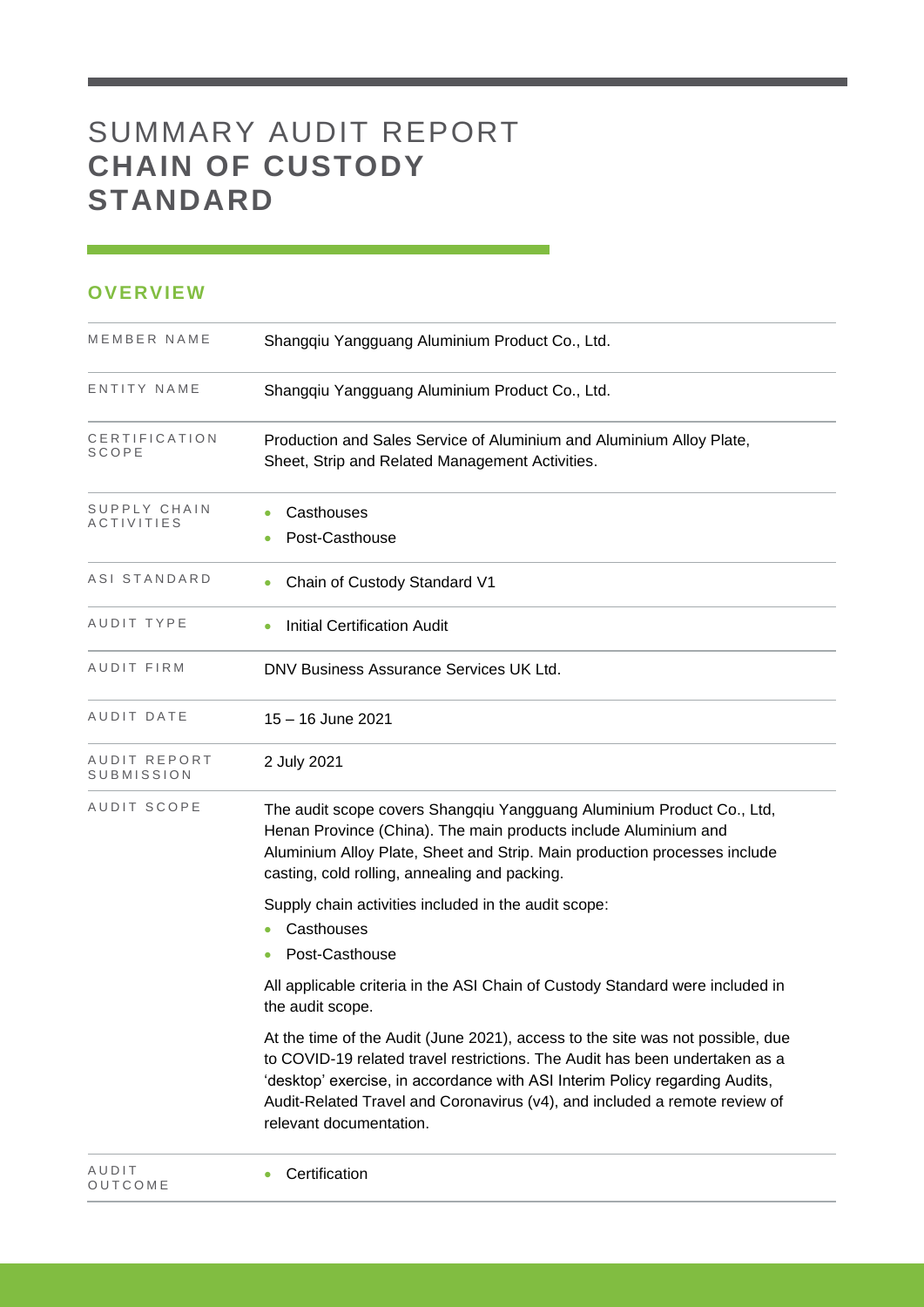| AUDIT<br>METHODOLOGY           | The Auditors confirm that:                                                                                                                                                               |  |  |  |  |
|--------------------------------|------------------------------------------------------------------------------------------------------------------------------------------------------------------------------------------|--|--|--|--|
| <b>DECLARATION</b>             | $\blacksquare$ The information provided by the Entity is true and accurate to the best<br>knowledge of the Auditor(s) preparing this report.                                             |  |  |  |  |
|                                | The findings are based on verified Objective Evidence relevant to the<br>M<br>time period for the Audit, traceable and unambiguous.                                                      |  |  |  |  |
|                                | The Audit Scope and audit methodology are sufficient to establish<br>M<br>confidence that the findings are indicative of the performance of the<br>Entity's defined Certification Scope. |  |  |  |  |
|                                | The Auditor(s) have acted in a manner deemed ethical, truthful, accurate<br>M<br>professional, independent and objective.                                                                |  |  |  |  |
| <b>CERTIFICATION</b><br>PERIOD | 6 August 2021 - 5 August 2024                                                                                                                                                            |  |  |  |  |
| NEXT AUDIT<br>TYPE             | Surveillance Audit                                                                                                                                                                       |  |  |  |  |
| NEXT AUDIT<br>DUE DATE         | 5 August 2023                                                                                                                                                                            |  |  |  |  |
| CERTIFICATION<br>NUMBER        | 144                                                                                                                                                                                      |  |  |  |  |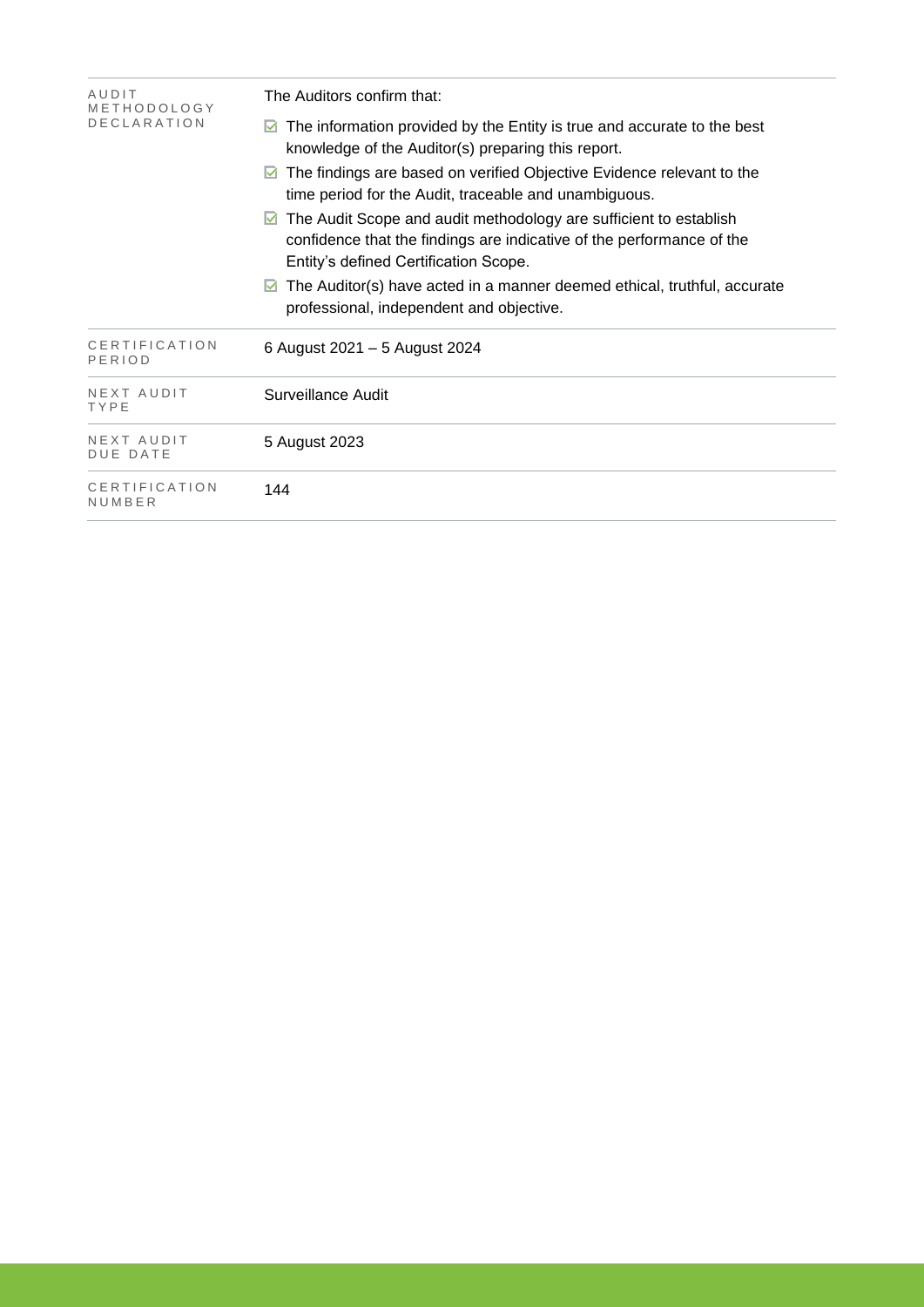## **SUMMARY OF FINDINGS**

| <b>CRITERION</b>                       | <b>RATING</b> | COMMENT                                                                                                                                                                                                                                                                                                                                                                                                                 |  |
|----------------------------------------|---------------|-------------------------------------------------------------------------------------------------------------------------------------------------------------------------------------------------------------------------------------------------------------------------------------------------------------------------------------------------------------------------------------------------------------------------|--|
| MANAGEMENT SYSTEM AND RESPONSIBILITIES |               |                                                                                                                                                                                                                                                                                                                                                                                                                         |  |
| 1.1 ASI membership                     | Conformance   | The Entity is an active ASI Member committed to<br>comply with ASI's membership obligations and the<br>ASI Complaints Mechanism. The Entity is in the<br>Production and Transformation category.<br>https://aluminium-stewardship.org/about-asi/asi-<br>members/shangqiu-yangguang-aluminium-product-<br>co-Itd/                                                                                                        |  |
| 1.2 Management system                  | Conformance   | The Entity established policies, systems,<br>procedures and processes that comply with ASI<br>CoC Criteria regarding a Management System. The<br>management system has the capacity to handle<br>ASI CoC Material. The Entity has an integrated<br>management system underpinned by ISO 9001.<br>The Entity's ISO 9001 certificate was issued by<br>China Quality Certification Centre and is valid to<br>January 2024. |  |
| 1.3 Management system reviews          | Conformance   | The Entity established a process to review at least<br>once every 12 months the Management System to<br>assess the effectiveness of the ASI CoC<br>management system and address potential areas of<br>non-conformance/improvement. This was<br>evidenced in the ASI CoC Management Manual<br>and will be managed as part of the Entity's ISO<br>9001 Quality Management System.                                        |  |
| 1.4 Management representative          | Conformance   | The Director of Production & Manufacturing and<br>Vice Chief Engineer, a senior management member<br>has been nominated as the ASI Management<br>Representative to have overall responsibility of the<br>implementation of ASI Chain of Custody Standard<br>and for the conformance with all applicable<br>requirements of the ASI Chain of Custody<br>Standard.                                                        |  |
| 1.5 Training                           | Conformance   | The Entity has established and implemented<br>communications and training measures that make<br>relevant personnel aware of and competent in their<br>responsibilities under the ASI Chain of Custody<br>Standard.                                                                                                                                                                                                      |  |
| 1.6 Record keeping                     | Conformance   | The Entity establishes the record management<br>procedure based on ISO 9001 Management<br>System procedure to maintain records<br>(Management System) covering all applicable<br>requirements of the ASI Chain of Custody Standard<br>including the retention requirement of ASI records.                                                                                                                               |  |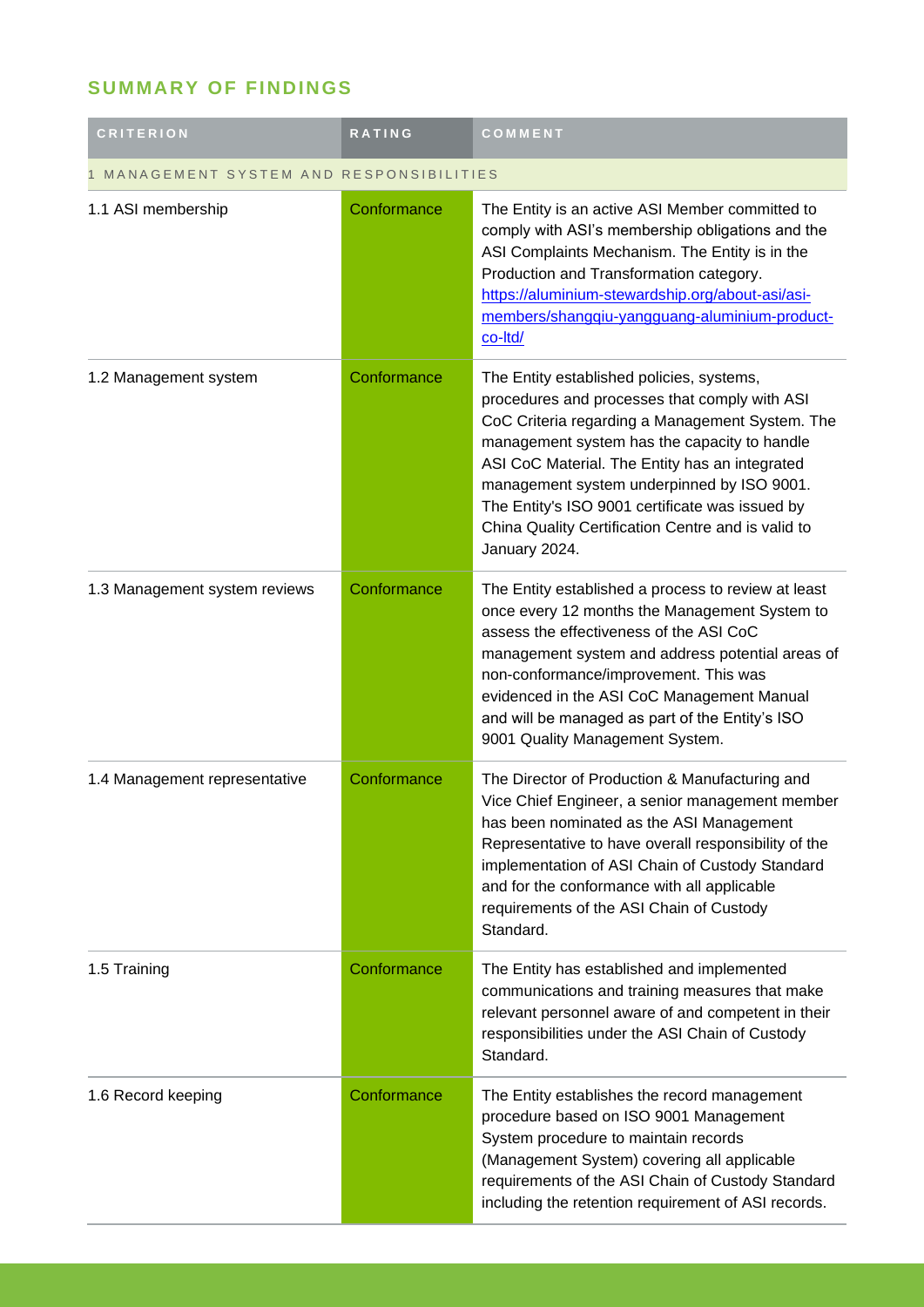| <b>CRITERION</b>                                                                   | RATING         | COMMENT                                                                                                                   |
|------------------------------------------------------------------------------------|----------------|---------------------------------------------------------------------------------------------------------------------------|
| 1.7a Reporting to ASI (Inputs and<br>Outputs)                                      | Not Applicable | Not applicable for first Certification Audit.                                                                             |
| 1.7b Reporting to ASI (Input<br>Percentage)                                        | Not Applicable | Not applicable for first Certification Audit.                                                                             |
| 1.7c Reporting to ASI (Positive<br>Balance)                                        | Not Applicable | Not applicable for first Certification Audit.                                                                             |
| 1.7d Reporting to ASI (Internal<br>Overdraw)                                       | Not Applicable | Not applicable for first Certification Audit.                                                                             |
| 1.7e Reporting to ASI (Eligible<br>Scrap)                                          | Not Applicable | Not applicable for first Certification Audit.                                                                             |
| 1.7f Reporting to ASI (ASI Credits<br>from Casthouses)                             | Not Applicable | Not applicable as the Entity does not intend to<br>utilize the ASI market credits system.                                 |
| 1.7g Reporting to ASI (ASI Credits<br>purchased)                                   | Not Applicable | Not applicable as the Entity does not intend to<br>utilize the ASI market credits system.                                 |
| 2 OUTSOURCING CONTRACTORS                                                          |                |                                                                                                                           |
| 2.1 Outsourcing Contractors in<br><b>CoC Certification Scope</b>                   | Not Applicable | The Entity does not use outsourcing contractors for<br>the purposes of further processing, treatment or<br>manufacturing. |
| 2.2a Control of CoC Material                                                       | Not Applicable | The Entity does not use outsourcing contractors for<br>the purposes of further processing, treatment or<br>manufacturing. |
| 2.2b No further outsourcing                                                        | Not Applicable | The Entity does not use outsourcing contractors for<br>the purposes of further processing, treatment or<br>manufacturing. |
| 2.2c Risk assessment                                                               | Not Applicable | The Entity does not use outsourcing contractors for<br>the purposes of further processing, treatment or<br>manufacturing. |
| 2.3 Output Quantity                                                                | Not Applicable | The Entity does not use outsourcing contractors for<br>the purposes of further processing, treatment or<br>manufacturing. |
| 2.4 Verification and record-keeping                                                | Not Applicable | The Entity does not use outsourcing contractors for<br>the purposes of further processing, treatment or<br>manufacturing. |
| 2.5 Error management                                                               | Not Applicable | The Entity does not use outsourcing contractors for<br>the purposes of further processing, treatment or<br>manufacturing. |
| 3 PRIMARY ALUMINIUM: CRITERIA FOR ASI BAUXITE, ASI ALUMINA AND ASI LIQUID<br>METAL |                |                                                                                                                           |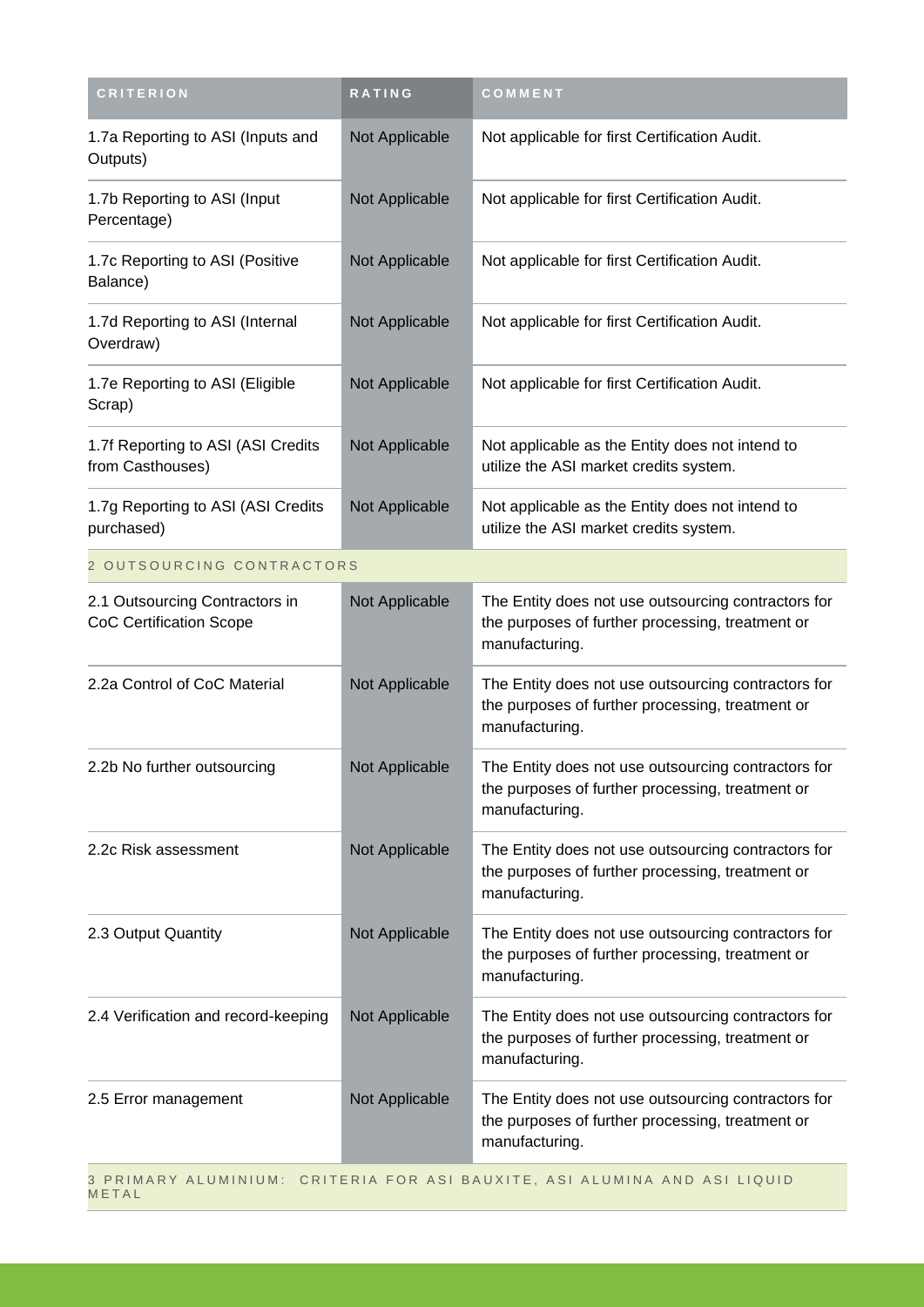| <b>CRITERION</b>                                             | RATING         | COMMENT                                                                  |
|--------------------------------------------------------------|----------------|--------------------------------------------------------------------------|
| 3.1a CoC Certification Scope -<br><b>Bauxite Mining</b>      | Not Applicable | This Criterion is not applicable to the Entity's<br>Certification Scope. |
| 3.1b ASI Performance Standard -<br>Bauxite Mining            | Not Applicable | This Criterion is not applicable to the Entity's<br>Certification Scope. |
| 3.2a CoC Certification Scope -<br>Alumina Refining           | Not Applicable | This Criterion is not applicable to the Entity's<br>Certification Scope. |
| 3.2b ASI Performance Standard -<br>Alumina Refining          | Not Applicable | This Criterion is not applicable to the Entity's<br>Certification Scope. |
| 3.3a CoC Certification Scope -<br>Aluminium Smelting         | Not Applicable | This Criterion is not applicable to the Entity's<br>Certification Scope. |
| 3.3b ASI Performance Standard -<br><b>Aluminium Smelting</b> | Not Applicable | This Criterion is not applicable to the Entity's<br>Certification Scope. |

#### 4 RECYCLED ALUMINIUM: CRITERIA FOR ELIGIBLE SCRAP AND ASI LIQUID METAL

| 4.1a CoC Certification Scope -<br>Aluminium Re-Melting/Refining  | Not Applicable | This Criterion is not applicable to the Entity's<br>Certification Scope. |
|------------------------------------------------------------------|----------------|--------------------------------------------------------------------------|
| 4.1b ASI Performance Standard -<br>Aluminium Re-Melting/Refining | Not Applicable | This Criterion is not applicable to the Entity's<br>Certification Scope. |
| 4.2a Pre-Consumer Scrap and<br><b>Dross</b>                      | Not Applicable | This Criterion is not applicable to the Entity's<br>Certification Scope. |
| 4.2b Post-Consumer Scrap                                         | Not Applicable | This Criterion is not applicable to the Entity's<br>Certification Scope. |
| 4.3a Supplier records                                            | Not Applicable | This Criterion is not applicable to the Entity's<br>Certification Scope. |
| 4.3b Cash payments                                               | Not Applicable | This Criterion is not applicable to the Entity's<br>Certification Scope. |

## 5 CASTHOUSES: CRITERIA FOR ASI ALUMINIUM

| 5.1a CoC Certification Scope -<br>Casthouses  | Conformance | The observed system ensures production of ASI<br>Aluminium only from the Casthouse that is within<br>the Entity's CoC Certification Scope.                                                                                                                                                                                                                            |
|-----------------------------------------------|-------------|-----------------------------------------------------------------------------------------------------------------------------------------------------------------------------------------------------------------------------------------------------------------------------------------------------------------------------------------------------------------------|
| 5.1b ASI Performance Standard -<br>Casthouses | Conformance | The observed system ensures production of ASI<br>Aluminium only from the Casthouse Certified<br>against the ASI Performance Standard.                                                                                                                                                                                                                                 |
| 5.2 Casthouse Products                        | Conformance | The Entity has systems in place to ensure that a<br>unique identification bar code number label, either<br>physically stamped or printed on ASI Aluminium<br>products or their packaging, can be linked to their<br>Material Accounting System. The Material<br>Accounting System on the Casthouse site of the<br>Entity is ready and has been tested. At the time of |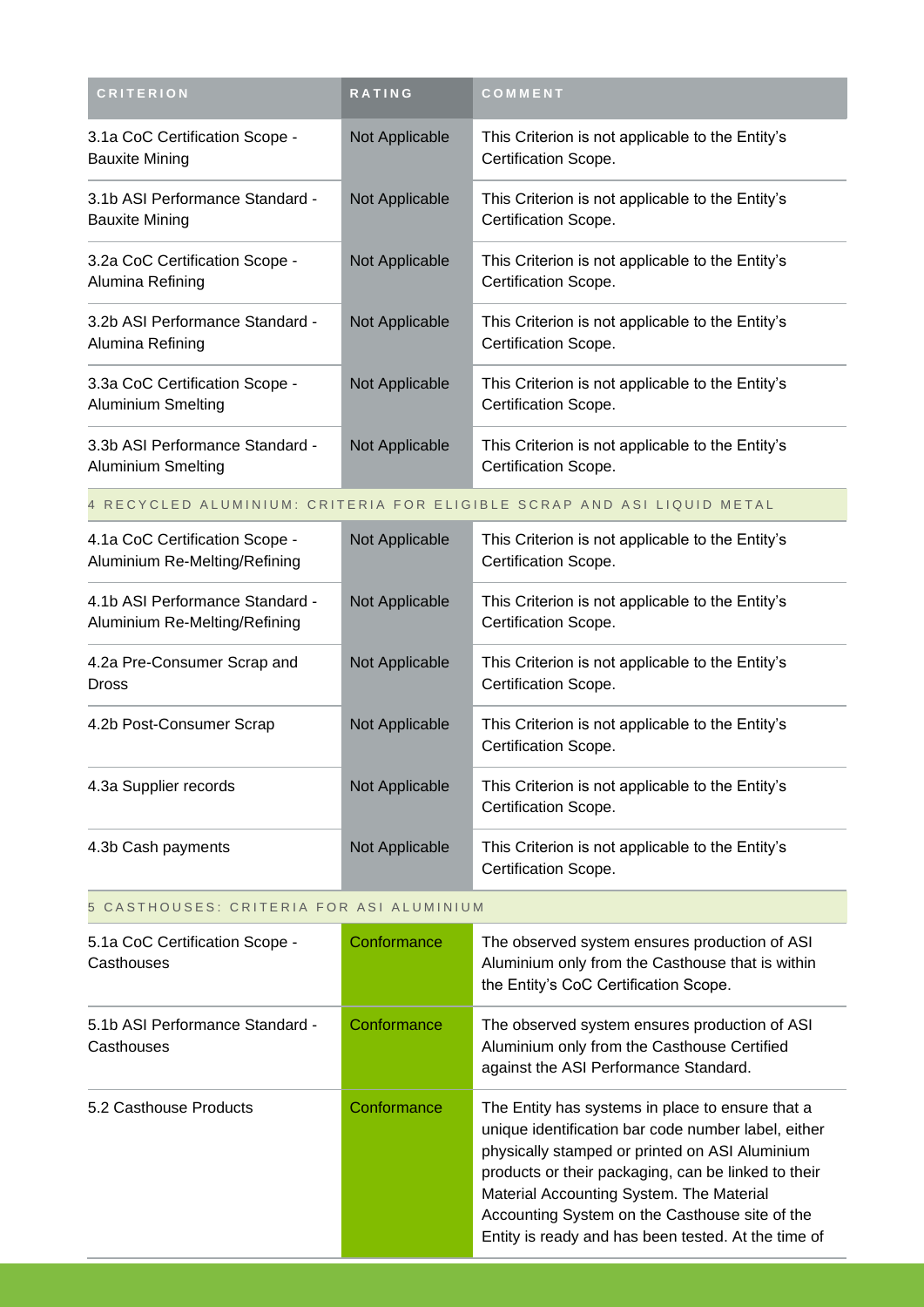| <b>CRITERION</b> | <b>RATING</b> | COMMENT                                                                                                                                             |
|------------------|---------------|-----------------------------------------------------------------------------------------------------------------------------------------------------|
|                  |               | the audit, there were no examples of effective<br>implementation of the system as no ASI CoC<br>Material is available in the Entity's supply chain. |

### 6 POST-CASTHOUSE: CRITERIA FOR ASI ALUMINIUM

| 6.1a CoC Certification Scope -<br>Post-Casthouse                               | Conformance | The observed system ensures production of ASI<br>Aluminium only from the facilities within the Entity's<br>CoC Certification Scope.                                                                                                                                                                                                                           |
|--------------------------------------------------------------------------------|-------------|---------------------------------------------------------------------------------------------------------------------------------------------------------------------------------------------------------------------------------------------------------------------------------------------------------------------------------------------------------------|
| 6.1b ASI Performance Standard -<br>Post-Casthouse                              | Conformance | The Entity has systems in place to ensure that it<br>produces ASI Aluminum only from an Entity or<br>Facility certified against the ASI Performance<br>Standard.                                                                                                                                                                                              |
| 6.1c Sourcing ASI Aluminium                                                    | Conformance | The Entity has systems in place to ensure that the<br>ASI Aluminium is purchased only from the eligible<br>Entities/Facilities directly or indirectly via a metals<br>trader and warehouse. At the time of the audit,<br>there were no examples of effective implementation<br>of the system as there was no sourcing and transfer<br>of CoC Material.        |
|                                                                                |             | 7 DUE DILIGENCE FOR NON-COC INPUTS AND RECYCLABLE SCRAP MATERIAL                                                                                                                                                                                                                                                                                              |
| 7.1a Responsible sourcing policy<br>(anti-corruption)                          | Conformance | The Entity's responsible sourcing policy covers anti-<br>corruption. All identified major next tier suppliers<br>are communicated with on the policy and have<br>signed a Commitment Letter of Business Ethics.<br>The responsible sourcing policy is published on:<br>https://mp.weixin.qq.com/s/mjz38EpzlYBq5Ajgf7U7<br>Dw                                  |
| 7.1b Responsible sourcing policy<br>(responsible sourcing)                     | Conformance | The Entity has a responsible purchasing policy,<br>covering responsible sourcing. All major next tier<br>suppliers are communicated with on the policy and<br>have signed the Commitment Letter of Responsible<br>Purchasing.<br>The responsible purchasing policy is published on:<br>https://mp.weixin.qq.com/s/mjz38EpzlYBq5Ajgf7U7<br>Dw                  |
| 7.1c Responsible sourcing policy<br>(human rights due diligence)               | Conformance | The Entity has a responsible purchasing policy,<br>covering Human Rights Due Diligence. All identified<br>major next tier suppliers are communicated with on<br>the policy and have signed the Commitment Letter<br>of Responsible Purchasing.<br>The responsible purchasing policy is published on:<br>https://mp.weixin.qq.com/s/mjz38EpzlYBq5Ajgf7U7<br>Dw |
| 7.1d Responsible sourcing policy<br>(conflict affected and high risk<br>areas) | Conformance | The Entity has responsible sourcing policy,<br>covering conflict affected and high-risk areas. The<br>relevant training courses are provided to                                                                                                                                                                                                               |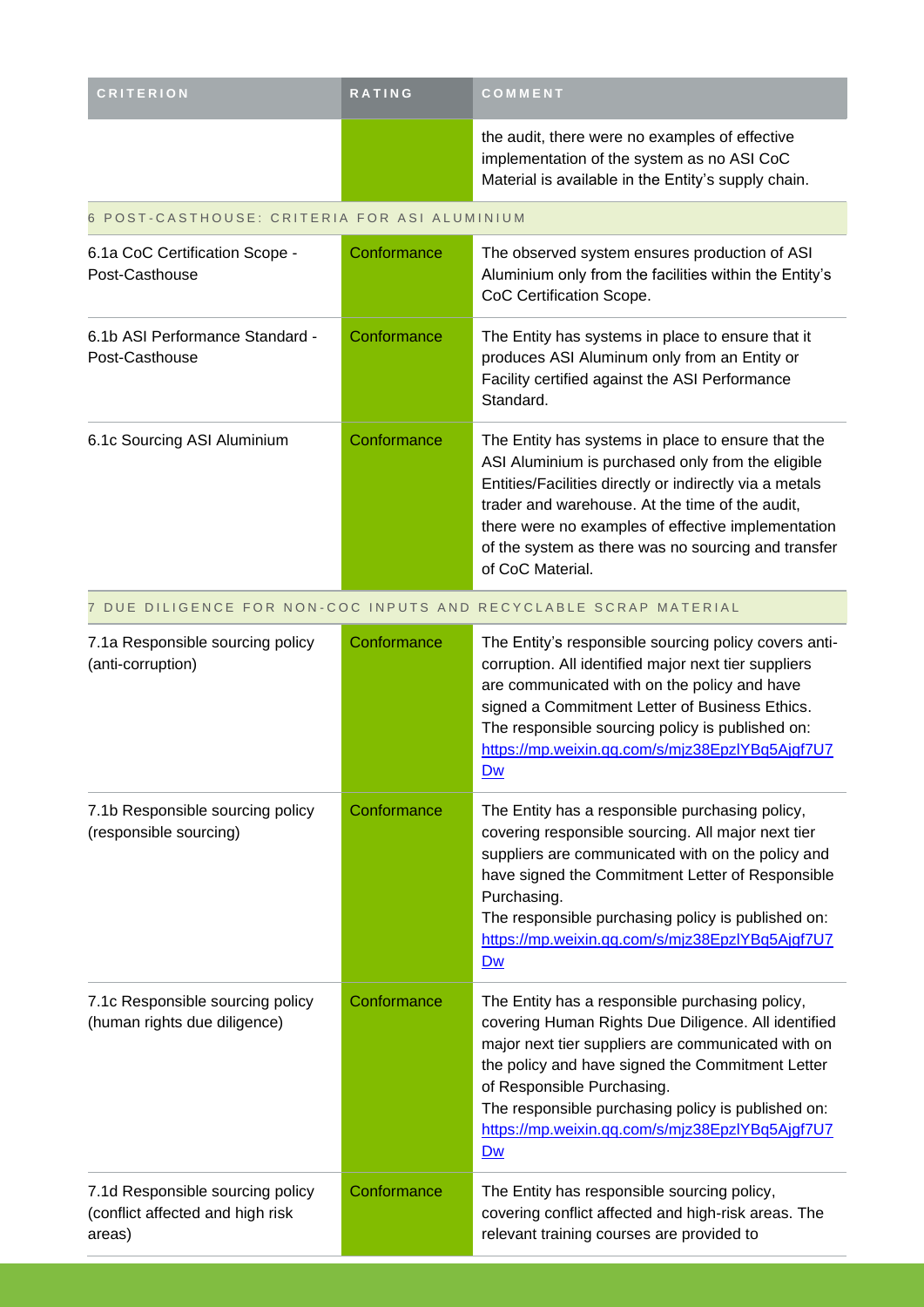| <b>CRITERION</b>                                      | RATING         | COMMENT                                                                                                                                                                                                                                                                                                                                                                                                                                                                               |  |  |
|-------------------------------------------------------|----------------|---------------------------------------------------------------------------------------------------------------------------------------------------------------------------------------------------------------------------------------------------------------------------------------------------------------------------------------------------------------------------------------------------------------------------------------------------------------------------------------|--|--|
|                                                       |                | employees. All identified major next tier suppliers<br>are communicated with on the policy and have<br>signed the Commitment Letters of Non-Conflict-<br>Mineral.<br>The responsible purchasing policy is published on:<br>https://mp.weixin.qq.com/s/mjz38EpzlYBq5Ajgf7U7<br>Dw                                                                                                                                                                                                      |  |  |
| 7.2 Risk assessment                                   | Conformance    | The Entity undertakes risk assessments of its<br>suppliers and completes risk mitigation efforts<br>where relevant. The Entity also conducts second<br>party audits of its major next tier suppliers.                                                                                                                                                                                                                                                                                 |  |  |
| 7.3 Complaints mechanism                              | Conformance    | The Entity has a complaints mechanism that meets<br>the requirements of the ASI Performance Standard<br>Criterion 3.2. The Entity has a Whistleblower/<br>Complaint channel to enable employees and<br>external stakeholders to anonymously report<br>potential misconducts. The channels:<br>hotline: +86-370-3155162<br>mailbox: yglcjw@163.com is provided to all<br>stakeholders.<br>The information can be reached via:<br>https://mp.weixin.qq.com/s/mjz38EpzlYBq5Ajgf7U7<br>Dw |  |  |
| 8 MASS BALANCE SYSTEM: COC MATERIAL AND ASI ALUMINIUM |                |                                                                                                                                                                                                                                                                                                                                                                                                                                                                                       |  |  |
|                                                       |                |                                                                                                                                                                                                                                                                                                                                                                                                                                                                                       |  |  |
| 8.1 Material Accounting System                        | Conformance    | The Entity establishes a Material Accounting<br>System that can record Input and Output Quantity<br>of CoC Material and Non-CoC Material by mass<br>which will conform to the ASI CoC requirement.<br>At the time of the audit, there were no examples of<br>effective implementation of the system as there was<br>no ASI CoC Material in the Entity's supply chain.                                                                                                                 |  |  |
| 8.2a Post-Consumer Scrap                              | Not Applicable | This Criterion is not applicable to the Entity's<br><b>Certification Scope</b>                                                                                                                                                                                                                                                                                                                                                                                                        |  |  |
| 8.2b Pre-Consumer Scrap (total)                       | Not Applicable | This Criterion is not applicable to the Entity's<br><b>Certification Scope</b>                                                                                                                                                                                                                                                                                                                                                                                                        |  |  |
| 8.2c Pre-Consumer Scrap (Eligible<br>Scrap)           | Not Applicable | This Criterion is not applicable to the Entity's<br><b>Certification Scope</b>                                                                                                                                                                                                                                                                                                                                                                                                        |  |  |
| 8.3 Material Accounting Period                        | Conformance    | The Material Accounting Period is defined as 12<br>months in the ASI CoC Management Manual<br>(Chapter 8.1), the Entity's financial year is the<br>calendar year. This will be aligned with all other<br>reporting processes.                                                                                                                                                                                                                                                         |  |  |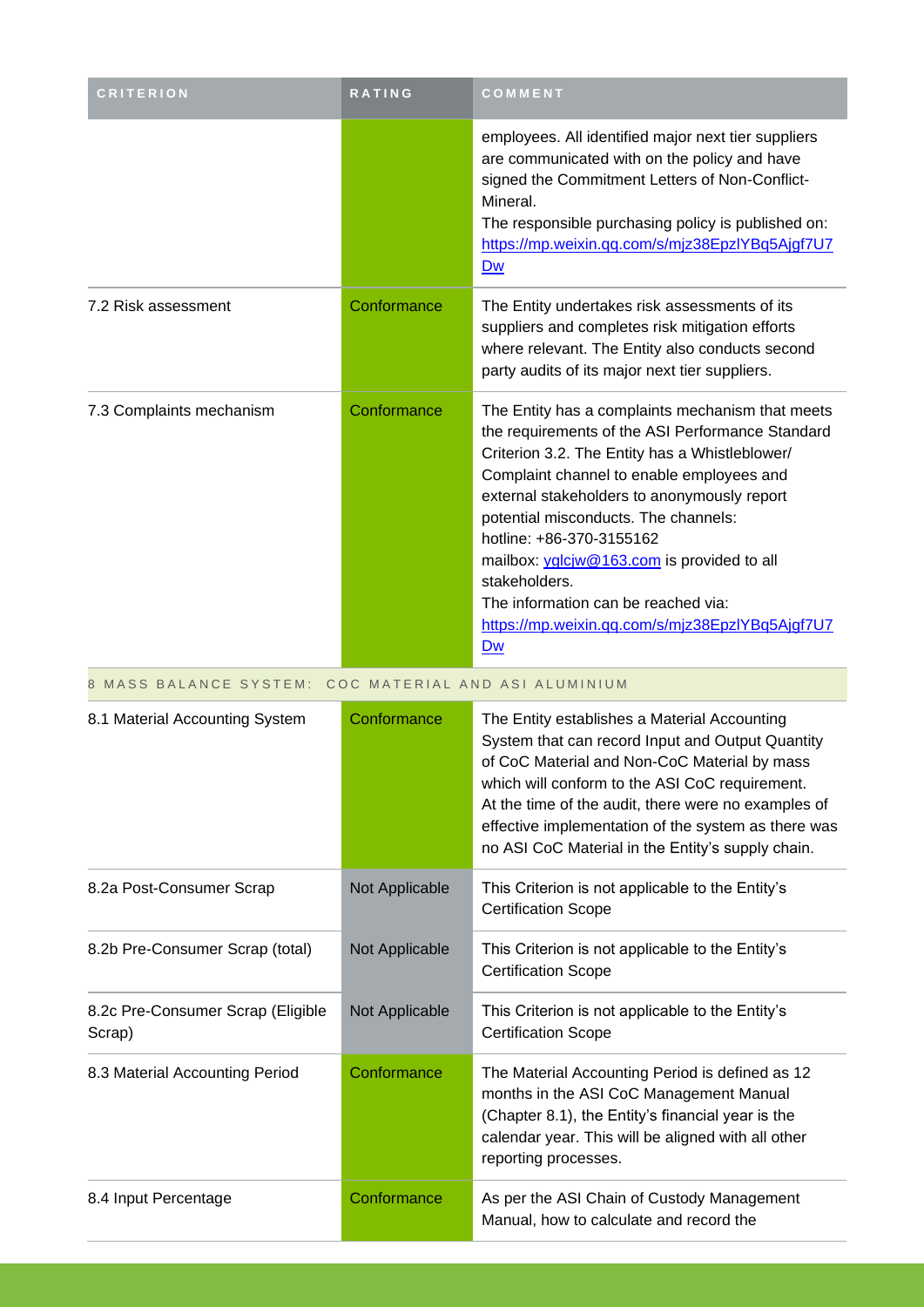| <b>CRITERION</b>                                        | RATING         | COMMENT                                                                                                                                                                                                                                                                                                                                                                                                                                                 |
|---------------------------------------------------------|----------------|---------------------------------------------------------------------------------------------------------------------------------------------------------------------------------------------------------------------------------------------------------------------------------------------------------------------------------------------------------------------------------------------------------------------------------------------------------|
|                                                         |                | percentage of the CoC Material is defined in the<br>Material Accounting System in compliance with ASI<br>CoC requirements.<br>At the time of the audit, there were no examples of<br>effective implementation of the system as there was<br>no ASI CoC Material in the Entity's supply chain.                                                                                                                                                           |
| 8.5 Input Percentage (Aluminium<br>Re-Melting/Refining) | Not Applicable | This Criterion is not applicable to the Entity's<br><b>Certification Scope</b>                                                                                                                                                                                                                                                                                                                                                                          |
| 8.6 Output Quantity determination                       | Conformance    | As per the ASI Chain of Custody Management<br>Manual, Output Quantity determination is defined in<br>the Material Account System procedures and<br>processes.<br>At the time of the audit, there were no examples of<br>effective implementation of the system as there was<br>no ASI CoC Material in the Entity's supply chain.                                                                                                                        |
| 8.7 Output Quantity designation                         | Conformance    | The Entity's Output Quantity can be designated as<br>100% CoC Material as per Material Accounting<br>System procedures.<br>At the time of the audit, there were no examples of<br>effective implementation of the system as there was<br>no ASI CoC Material in the Entity's supply chain.                                                                                                                                                              |
| 8.8 Output Quantity - Pre-<br><b>Consumer Scrap</b>     | Conformance    | As per the ASI Chain of Custody Management<br>Manual, each transfer of the eligible Pre-Consumer<br>Scrap from the Entity shall be accompanied with a<br>CoC Document and the calculation of the<br>percentage shall follow the formula defined in ASI<br>Chain of Custody Standard.<br>At the time of the audit, there were no examples of<br>effective implementation of the system as there was<br>no ASI CoC Material in the Entity's supply chain. |
| 8.9 Outputs not exceed Inputs                           | Conformance    | As per the ASI Chain of Custody Management<br>Manual, the output of CoC Material must be<br>calculated using the Input Percentage and must not<br>proportionally exceed inputs of CoC Material. The<br>Production Department is responsible for ensuring<br>the requirement is met.<br>At the time of the audit, there were no examples of<br>effective implementation of the system as there was<br>no ASI CoC Material in the Entity's supply chain.  |
| 8.10a Internal Overdraws (not<br>exceed 20%)            | Conformance    | As per the ASI Chain of Custody Management<br>Manual, the Internal Overdraw shall not exceed<br>20% of total Input Quantity of CoC Material for the<br>Material Accounting Period.<br>At the time of the audit, there were no examples of<br>effective implementation of the system as there was<br>no ASI CoC Material in the Entity's supply chain.                                                                                                   |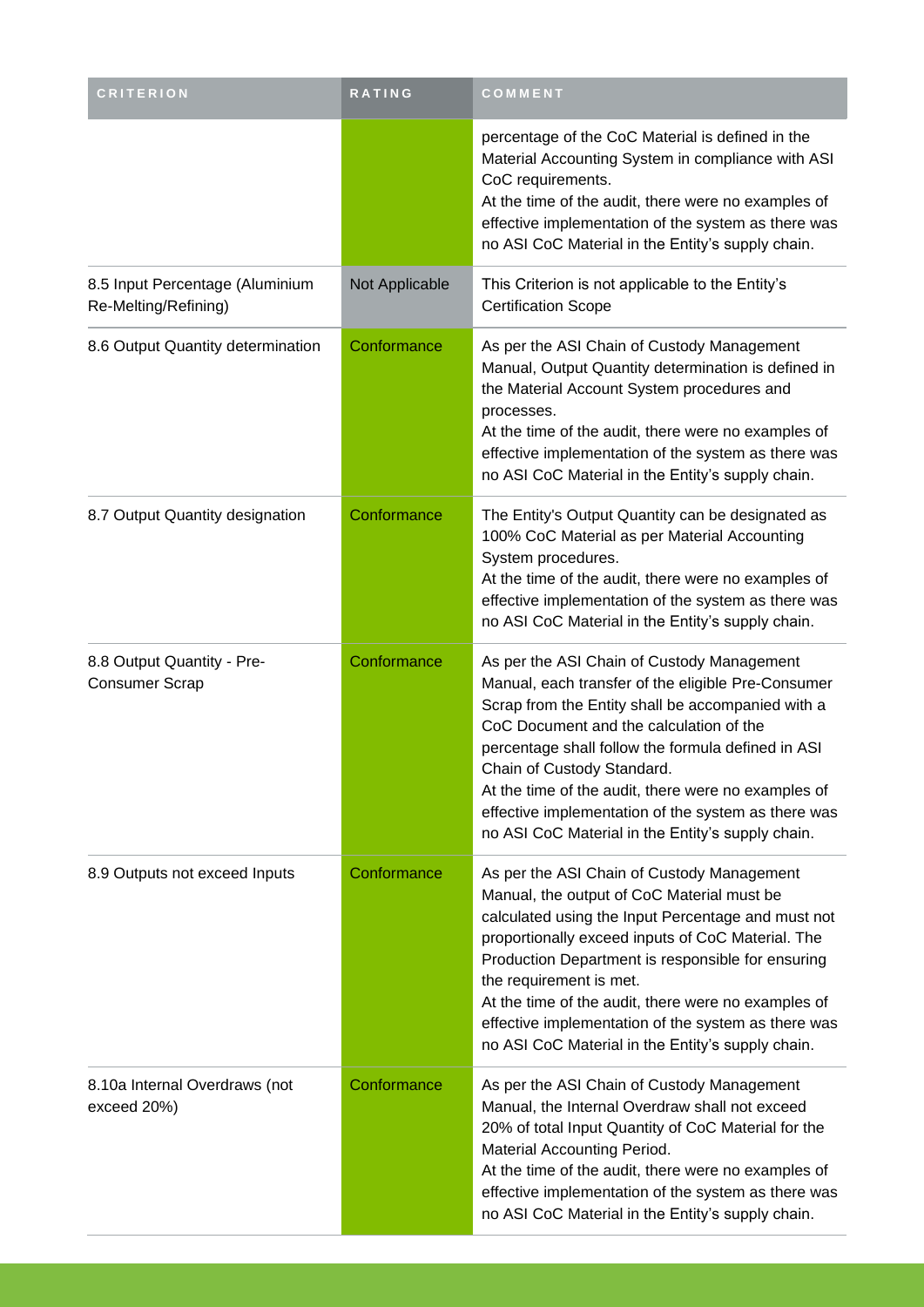| <b>CRITERION</b>                                         | <b>RATING</b> | COMMENT                                                                                                                                                                                                                                                                                                                                                                        |  |  |
|----------------------------------------------------------|---------------|--------------------------------------------------------------------------------------------------------------------------------------------------------------------------------------------------------------------------------------------------------------------------------------------------------------------------------------------------------------------------------|--|--|
| 8.10b Internal Overdraws (not<br>exceed affected amount) | Conformance   | The Entity has established a process in the Material<br>Accounting System to control Internal Overdraw<br>under a force majeure situation in compliance with<br>ASI Chain of Custody Standard requirements.<br>At the time of the audit, there were no examples of<br>effective implementation of the system as there was<br>no ASI CoC Material in the Entity's supply chain. |  |  |
| 8.10c Internal Overdraws (period to<br>make up)          | Conformance   | The Entity has established a process in the Material<br>Accounting System to control Internal Overdraw<br>under a force majeure situation in compliance with<br>ASI Chain of Custody Standard requirements.<br>At the time of the audit, there were no examples of<br>effective implementation of the system as there was<br>no ASI CoC Material in the Entity's supply chain. |  |  |
| 8.11a Positive Balance (carry over)                      | Conformance   | The Entity has established a process in the Material<br>Accounting System to control Positive Balance<br>(carry over) in compliance with ASI Chain of<br>Custody Standard requirements.<br>At the time of the audit, there were no examples of<br>effective implementation of the system as there was<br>no ASI CoC Material in the Entity's supply chain.                     |  |  |
| 8.11b Positive Balance (expiry)                          | Conformance   | The Entity has established a process in the Material<br>Accounting System to control Positive Balance<br>(carry over) in compliance with ASI Chain of<br>Custody Standard requirements.<br>At the time of the audit, there were no examples of<br>effective implementation of the system as there was<br>no ASI CoC Material in the Entity's supply chain.                     |  |  |
| ISSUING COC DOCUMENTS<br>9                               |               |                                                                                                                                                                                                                                                                                                                                                                                |  |  |
| 9.1 Shipments and transfers                              | Conformance   | The Entity has a system that can produce CoC<br>Documents for shipment and transfer of CoC<br>Material, ensuring that these are controlled, issued<br>and stored as per ASI Chain of Custody Standard<br>requirements.<br>At the time of the audit, there were no examples of<br>effective implementation of the system as no ASI<br>CoC Material is available on the market.  |  |  |
| 9.2a Date of issue                                       | Conformance   | As per the ASI Chain of Custody Management<br>Manual (Chapter 9.2), the Entity will issue a CoC<br>Document for each lot of material/product using the<br>template document defined in the ASI Chain of<br>Custody Standard, and include date of issue.                                                                                                                        |  |  |
| 9.2b Reference number                                    | Conformance   | The Entity will issue a CoC Document for each lot<br>of material/product using the template document<br>defined in the ASI Chain of Custody Standard, and                                                                                                                                                                                                                      |  |  |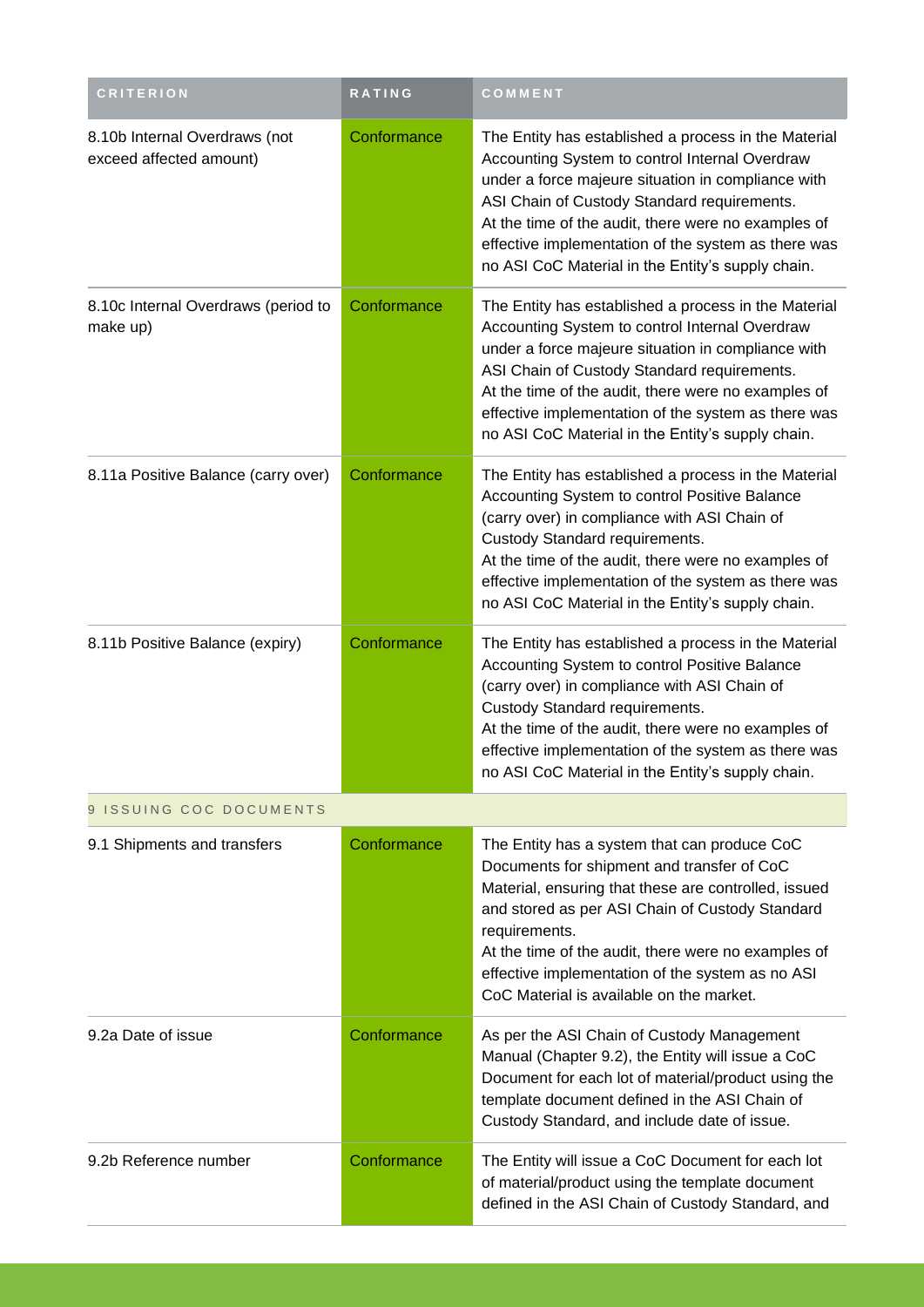| <b>CRITERION</b>                         | RATING      | COMMENT                                                                                                                                                                                                                                                                                                                                                                                                 |
|------------------------------------------|-------------|---------------------------------------------------------------------------------------------------------------------------------------------------------------------------------------------------------------------------------------------------------------------------------------------------------------------------------------------------------------------------------------------------------|
|                                          |             | include a reference number: YG + CoC + year +<br>month + day + serial number.                                                                                                                                                                                                                                                                                                                           |
| 9.2c Issuing Entity                      | Conformance | The Entity will issue a CoC Document for each lot<br>of material/product using the template document<br>defined in the ASI Chain of Custody Standard, and<br>include the issuing entity.                                                                                                                                                                                                                |
| 9.2d Receiving customer                  | Conformance | The Entity will issue a CoC Document for each lot<br>of material/product using the template document<br>defined in the ASI Chain of Custody Standard, and<br>include the receiving customer.                                                                                                                                                                                                            |
| 9.2e Responsible employee                | Conformance | The Entity will issue a CoC Document for each lot<br>of material/product using the template document<br>defined in the ASI Chain of Custody Standard, and<br>include the responsible employee who can verify<br>information in the CoC Document.<br>At the time of the audit, there were no examples of<br>effective implementation of the system as no ASI<br>CoC Material is available on the market. |
| 9.2f Conformance statement               | Conformance | The Entity will issue a CoC Document for each lot<br>of material/product using the template document<br>defined in the ASI Chain of Custody Standard, and<br>include a conformance statement.                                                                                                                                                                                                           |
| 9.2g Type of CoC Material                | Conformance | The Entity will issue a CoC Document for each lot<br>of material/product using the template document<br>defined in the ASI Chain of Custody Standard, and<br>include the type of CoC Material.                                                                                                                                                                                                          |
| 9.2h Mass of CoC Material                | Conformance | The Entity will issue a CoC Document for each lot<br>of material/product using the template document<br>defined in the ASI Chain of Custody Standard, and<br>include the mass of CoC Material.                                                                                                                                                                                                          |
| 9.2i Mass of total material              | Conformance | The Entity will issue a CoC Document for each lot<br>of material/product using the template document<br>defined in the ASI Chain of Custody Standard, and<br>include the mass of total material.                                                                                                                                                                                                        |
| 9.3a Sustainability Data (optional)      | Conformance | The Entity will issue a CoC Document for each lot<br>of material/product using the template document<br>defined in the ASI Chain of Custody Standard, and<br>include Sustainability Data. The data is based on<br>the GHG emission calculation report which is<br>published on the Entity's official website.                                                                                           |
| 9.3b Sustainability Data (passing<br>on) | Conformance | The Entity will issue a CoC Document for each lot<br>of material/product using the template document<br>defined in the ASI Chain of Custody Standard, and<br>include Sustainability Data. The data is based on                                                                                                                                                                                          |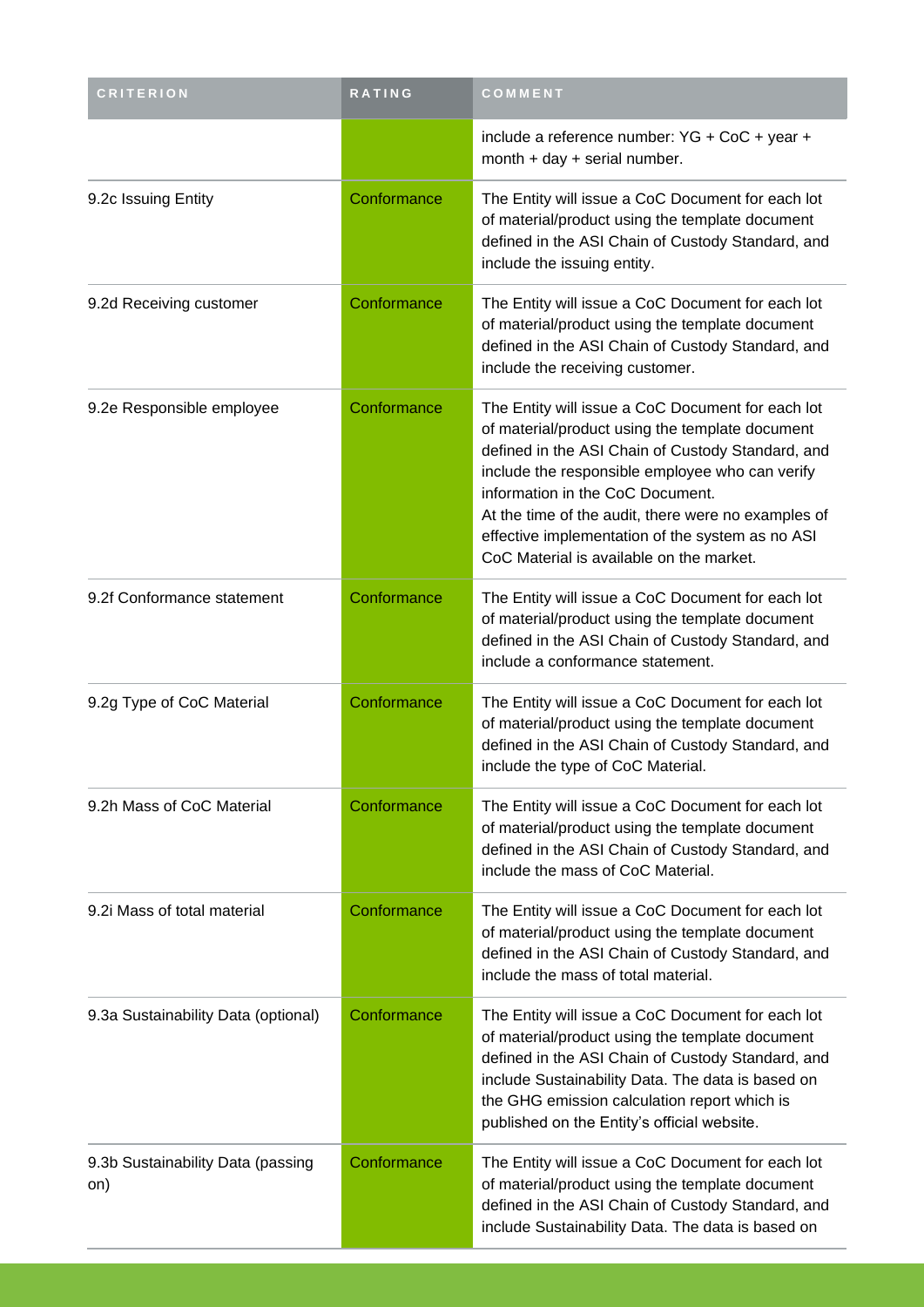| <b>CRITERION</b>                                        | RATING             | COMMENT                                                                                                                                                                                                                                                                                                                                       |
|---------------------------------------------------------|--------------------|-----------------------------------------------------------------------------------------------------------------------------------------------------------------------------------------------------------------------------------------------------------------------------------------------------------------------------------------------|
|                                                         |                    | the GHG emission calculation report which is<br>published on the Entity's official website.                                                                                                                                                                                                                                                   |
| 9.3c Post-Casthouse ASI<br><b>Certification status</b>  | Conformance        | The Entity will issue a CoC Document for each lot<br>of material/product using the template document<br>defined in the ASI Chain of Custody Standard, and<br>include the ASI Certification status.                                                                                                                                            |
| 9.4 Supplementary Information<br>(optional)             | Conformance        | The Entity will issue a CoC Document for each lot<br>of material/product using the template document<br>defined in the ASI Chain of Custody Standard. The<br>Supplementary Information will be based on the<br>output of the Entity's ASI Performance Standard<br>Management System.                                                          |
| 9.5 Response to verification<br>requests                | Conformance        | The Entity defines the responsibility and the<br>process to respond to requests for verification of<br>information in CoC Documents issued by the Entity.                                                                                                                                                                                     |
| 9.6 Error management                                    | Conformance        | The Entity has a process, integrated with the ISO<br>9001 Quality Management System, to record the<br>errors, analyze the root cause and take associated<br>correction action to prevent reoccurrence.                                                                                                                                        |
| 10 RECEIVING COC DOCUMENTS                              |                    |                                                                                                                                                                                                                                                                                                                                               |
| 10.1 Verify required information<br>included            | Conformance        | The Entity will implement the process to verify the<br>required information in the received CoC<br>Documents as required by ASI Chain of Custody<br>Standard.<br>At the time of the audit, there were no examples of<br>effective implementation of the system as there was<br>no ASI CoC Material available in the Entity's supply<br>chain. |
| 10.2 Verify consistency with<br>shipments               | Conformance        | The Entity will implement the process to verify the<br>required information in the received CoC<br>Documents as required by the ASI Chain of<br>Custody Standard.                                                                                                                                                                             |
| 10.3 Verify supplier CoC<br><b>Certification status</b> | Conformance        | The Entity will implement the developed process to<br>verify the supplier's CoC Certification status.                                                                                                                                                                                                                                         |
| 10.4 Error management                                   | Conformance        | The Entity has a process, integrated with the ISO<br>9001 Quality Management System, to record the<br>errors, analyze the root cause, take associated<br>correction action to prevent the reoccurrence with<br>suppliers.                                                                                                                     |
| 11 MARKET CREDITS SYSTEM:                               | <b>ASI CREDITS</b> |                                                                                                                                                                                                                                                                                                                                               |
| 11.1a Material Accounting System<br>- allocation        | Not Applicable     | Not applicable as the Entity does not intend to<br>utilize the ASI market credits system.                                                                                                                                                                                                                                                     |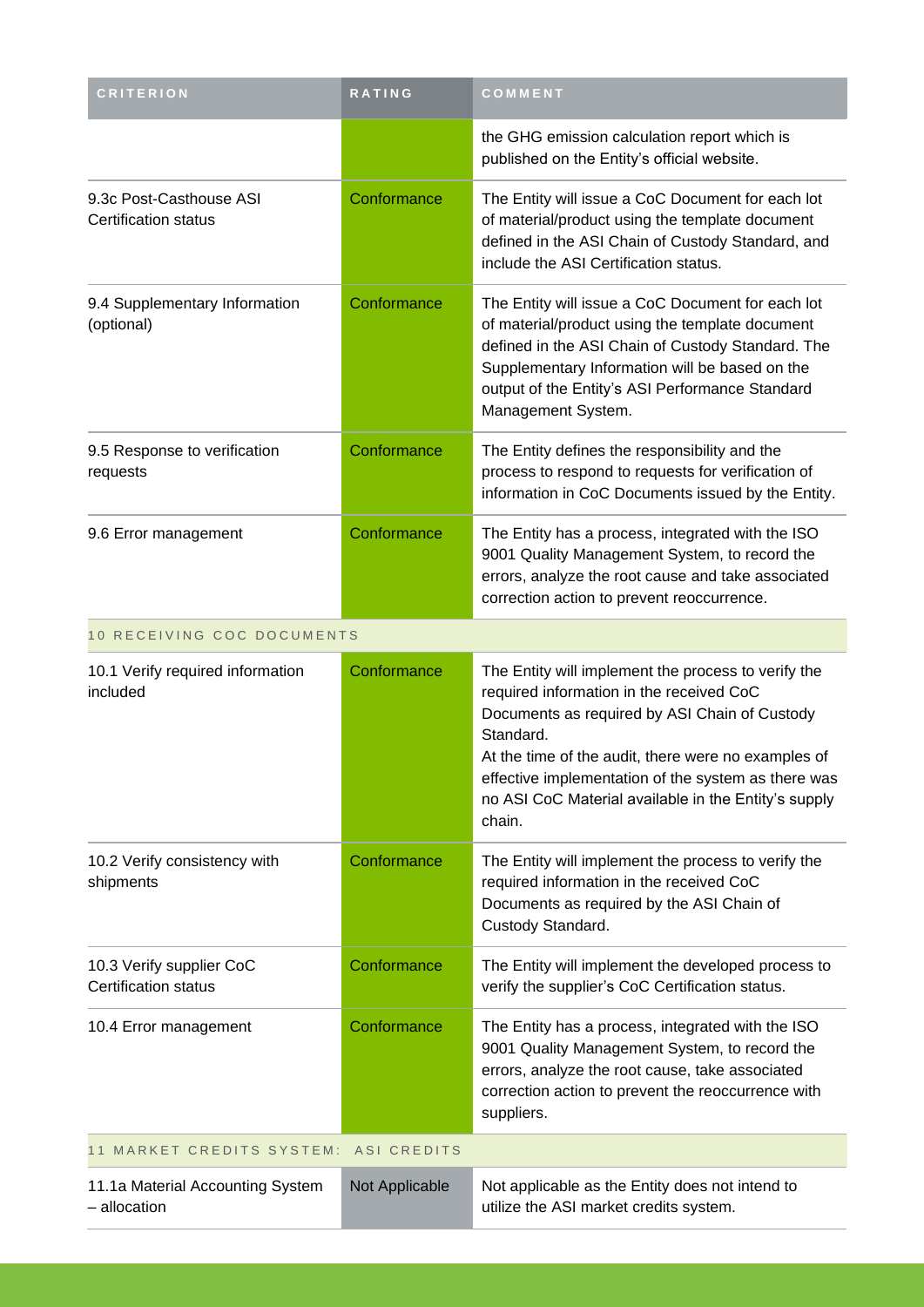| <b>CRITERION</b>                                          | RATING         | COMMENT                                                                                   |
|-----------------------------------------------------------|----------------|-------------------------------------------------------------------------------------------|
| 11.1b Link to Casthouse Products                          | Not Applicable | Not applicable as the Entity does not intend to<br>utilize the ASI market credits system. |
| 11.1c No double counting                                  | Not Applicable | Not applicable as the Entity does not intend to<br>utilize the ASI market credits system. |
| 11.1d No Positive Balance for ASI<br>Credits              | Not Applicable | Not applicable as the Entity does not intend to<br>utilize the ASI market credits system. |
| 11.2a Date of issue                                       | Not Applicable | Not applicable as the Entity does not intend to<br>utilize the ASI market credits system. |
| 11.2b Reference number                                    | Not Applicable | Not applicable as the Entity does not intend to<br>utilize the ASI market credits system. |
| 11.2c Issuing Entity                                      | Not Applicable | Not applicable as the Entity does not intend to<br>utilize the ASI market credits system. |
| 11.2d Receiving Entity                                    | Not Applicable | Not applicable as the Entity does not intend to<br>utilize the ASI market credits system. |
| 11.2e Conformance statement                               | Not Applicable | Not applicable as the Entity does not intend to<br>utilize the ASI market credits system. |
| 11.2f ASI Credits statement                               | Not Applicable | Not applicable as the Entity does not intend to<br>utilize the ASI market credits system. |
| 11.2g Quantity                                            | Not Applicable | Not applicable as the Entity does not intend to<br>utilize the ASI market credits system. |
| 11.3a CoC Certification Scope -<br>purchasing ASI Credits | Not Applicable | Not applicable as the Entity does not intend to<br>utilize the ASI market credits system. |
| 11.3b Material Accounting System<br>- purchasing          | Not Applicable | Not applicable as the Entity does not intend to<br>utilize the ASI market credits system. |
| 11.3c Expiry                                              | Not Applicable | Not applicable as the Entity does not intend to<br>utilize the ASI market credits system. |
| 11.3d No re-trading                                       | Not Applicable | Not applicable as the Entity does not intend to<br>utilize the ASI market credits system. |
| 11.3e No allocation to physical<br>products               | Not Applicable | Not applicable as the Entity does not intend to<br>utilize the ASI market credits system. |
| 11.3f Verify supplier CoC<br><b>Certification status</b>  | Not Applicable | Not applicable as the Entity does not intend to<br>utilize the ASI market credits system. |
| 11.3g Five years maximum for ASI<br>Credits purchasing    | Not Applicable | Not applicable as the Entity does not intend to<br>utilize the ASI market credits system. |
| 12 CLAIMS AND COMMUNICATIONS                              |                |                                                                                           |